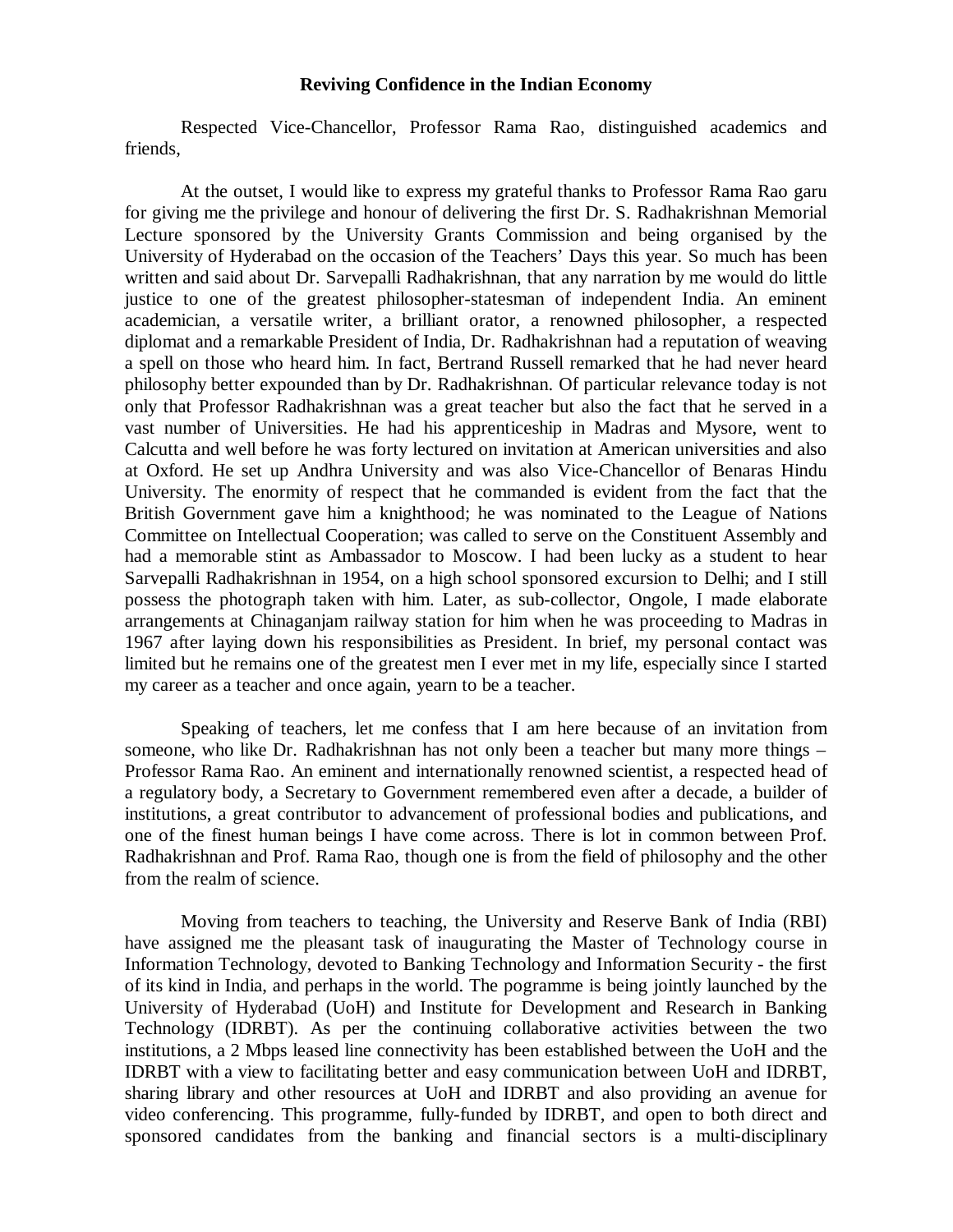programme that seeks to merge the new and emerging technologies in Information Technology with the domain expertise in the ever-changing field of banking and financial services. Providing absolute Information Security and IS Audit systems is a challenge, and is of immediate relevance and concern to banks, especially in the context of current as well as changing business environments in banking, like electronic payment systems, e-commerce, mobile banking, and Internet banking. Deploying of modern and evolving technologies would require the banks to get equipped with requisite skills on a continuous basis. Thus, M.Tech. provides an excellent and right mix of the various aspects of Computer and Information Security that is essential for banking technology to succeed and survive. The Reserve Bank of India, as a sponsor of IDRBT, is happy to be associated with the pioneering and path breaking collaboration between academia and practitioners and assures full support in its future endeavours for mutual benefit.

In fact, IDRBT has already established a Corpus Fund with a seed amount of Rs. 50 lakh to promote Higher Education and Research in Banking Technology and Management as a core area. Banks and other financial institutions are expected to contribute significantly to the growth of this Fund.

It is customary to devote a Memorial Lecture to a theme, which has fundamental significance and contextual relevance. After consulting with the organisers and keeping in view the interests of the RBI, the subject chosen for this occasion is:"Reviving Confidence in the Indian Economy". It is necessary to recognise that India remains one of the best performing economies in the world, in spite of the current indications provoking a debate on the need for revival of the economy. It can be gathered from the analysis that it is important to revive confidence in the economy in any attempt to improve the performance. An approach in this regard can be discerned from the latest Annual Report of the RBI. In the true spirit of philosophical explorations and interpretations propounded by Dr. Sarvepalli Radhakrishnan, the concluding part of the lecture will be devoted to select structural issues critical to restoration of confidence in the Indian economy.

#### **Performance of Indian Economy**

India today is rated as the fifth largest economy in the world, measured in Purchasing Power Parity terms. Only the U.S., Chinese, Japanese, and German economies are larger than ours. In terms of Gross Domestic Product (GDP) growth rates, India was one of the ten fastest growing economies in the world during the 'eighties, and moved up to the eighth fastest during the period 1980 to 1998. In regard to growth of GDP in per capita terms also, India's performance during the period is among the top ten.

Furthermore, on the basis of data on income or consumption distribution (World Development Report 1998-99) for about 80 countries, and using both the 'Gini' coefficient and the share of the poorest 20 per cent as a measure of distribution, there are only 15 countries in the world, which have a better consumption/income distribution than India.

While growth is considered to be a key measure of macroeconomic performance, economic stability is indicated by inflation. In the 'eighties, India's average inflation rate was close to Asian developing countries, above developed ones and lower than the average for all developing countries. In the 'nineties, inflation has been relatively low in the second half of the decade.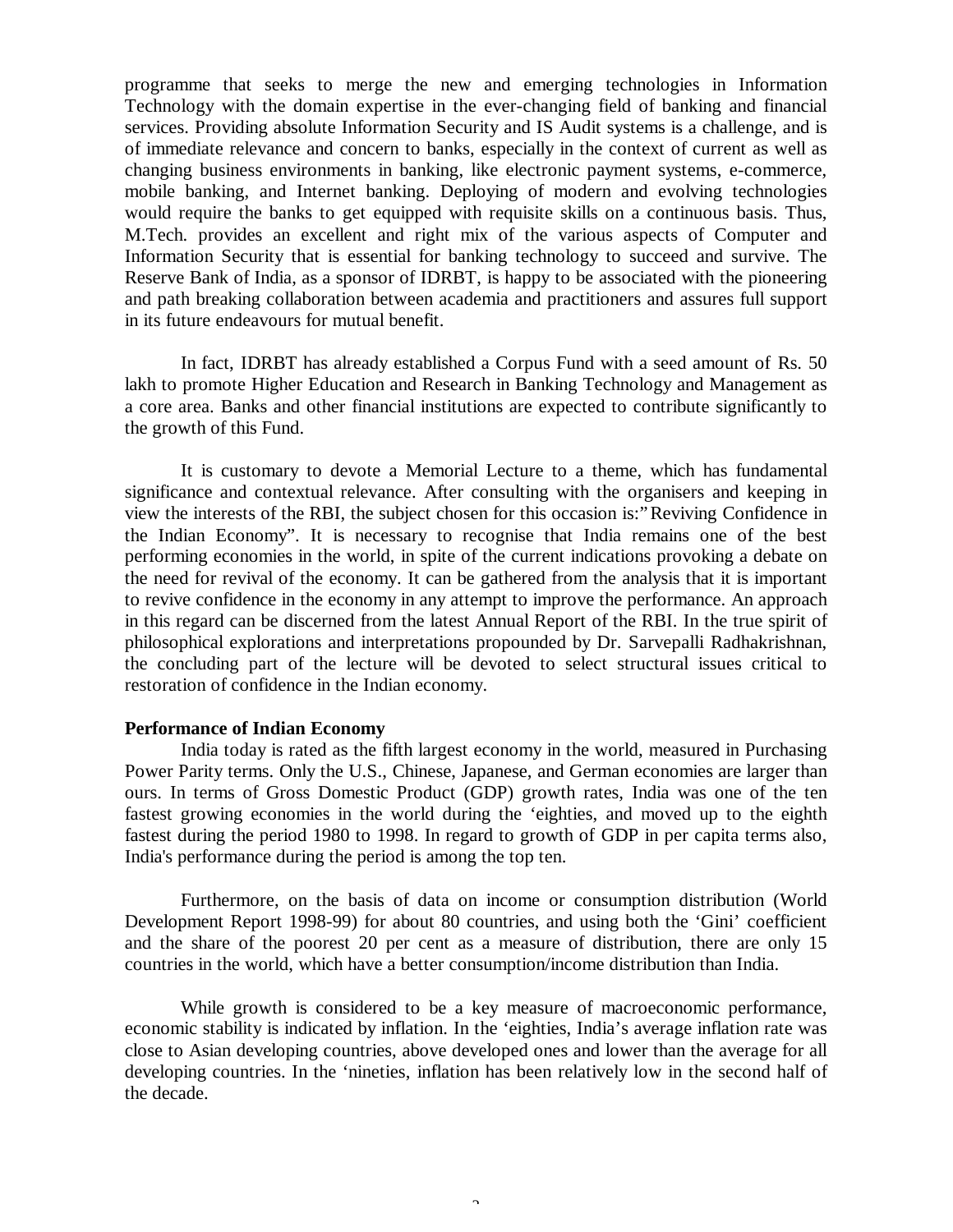In the external sector, India, along with China, has been described as "an island of stability amidst seas of turbulence" in international currency markets in the recent years.

The ratio of debt to GNP in 1999 was 21.3, the only other developing country with a more favourable ratio being China. India had the lowest proportion of short-term debt to total debt at 4.3, while for China, it was 11.5.

In regard to fiscal position, however, India's fiscal deficit is currently among the highest out of 74 major countries with population more than 10 million. And of these only two are higher than India. Furthermore, public savings in the 'nineties in India, which reached its peak of 2.0 per cent of GDP in 1995-96, became negative 1.2 per cent of GDP by 1990-2000. The average rate of financial saving of the household sector and of private corporate sector generally moved up during 'eighties and 'nineties. There is also evidence of decline in the incremental capital output ratio (ICOR) from 4.2 in the 1980s to 3.9 in 1993- 2000.

There has also been an appreciable decline in poverty. The all-India poverty ratio fell to 27.09 per cent in rural areas, 23.62 per cent in urban areas and 26.10 per cent at the all-India level in 1999-2000 from 53.1 per cent, 45.2 per cent and 51.3 per cent recorded during 1977-78.

Life expectancy has also moved up from 50.4 years in 1980-81 to above 61 years in the 1990s. There has been an improvement in the life expectancy at birth for males from 50.9 years to 60.4 years and for females from 50 years to 61.8 years.

The overall literacy has increased from 43.7 per cent in 1980-81 to 63.1 per cent in 1998-99.

Moreover, for the first time in four decades, population growth has decelerated to below 2 per cent and this has been accompanied by a decline in the mortality rate from 12.5 per 1000 in 1980-81 to 8.7 per 1000 in the 1998-99.

Yet, there is a sense of impatience if not despondency at our economic policies. The reasons are fairly obvious. We start from a low base of GDP from which impressive rates of growth are noticeable. India still accounts for a very large concentration of poverty and of illiteracy, and hence fruits of development either may not reach or are inadequate. While employment in organized sectors has virtually stagnated, in recent times, insecurity in employment has crept in. Skill-irrelevance of most of the manpower to the emerging needs has a depressing influence, especially when coupled with downsizing. Moreover, significant and accelerating expectations have been created. There is widespread awareness of the capacity of the economy to grow rapidly and they see no apparent reason for slower than possible growth.

There are, thus, discernible reasons for the current debate on revival of the economy, centering around the recent deceleration in the rate of growth, and certainly going beyond the simple exhaustion of animal spirits of the business community in the country.

### **Why the Current Debate on Revival of Indian Economy**

First, the deceleration of economic activity for the second year in succession has raised some concerns about the feasibility of rapidly moving the economy to a higher growth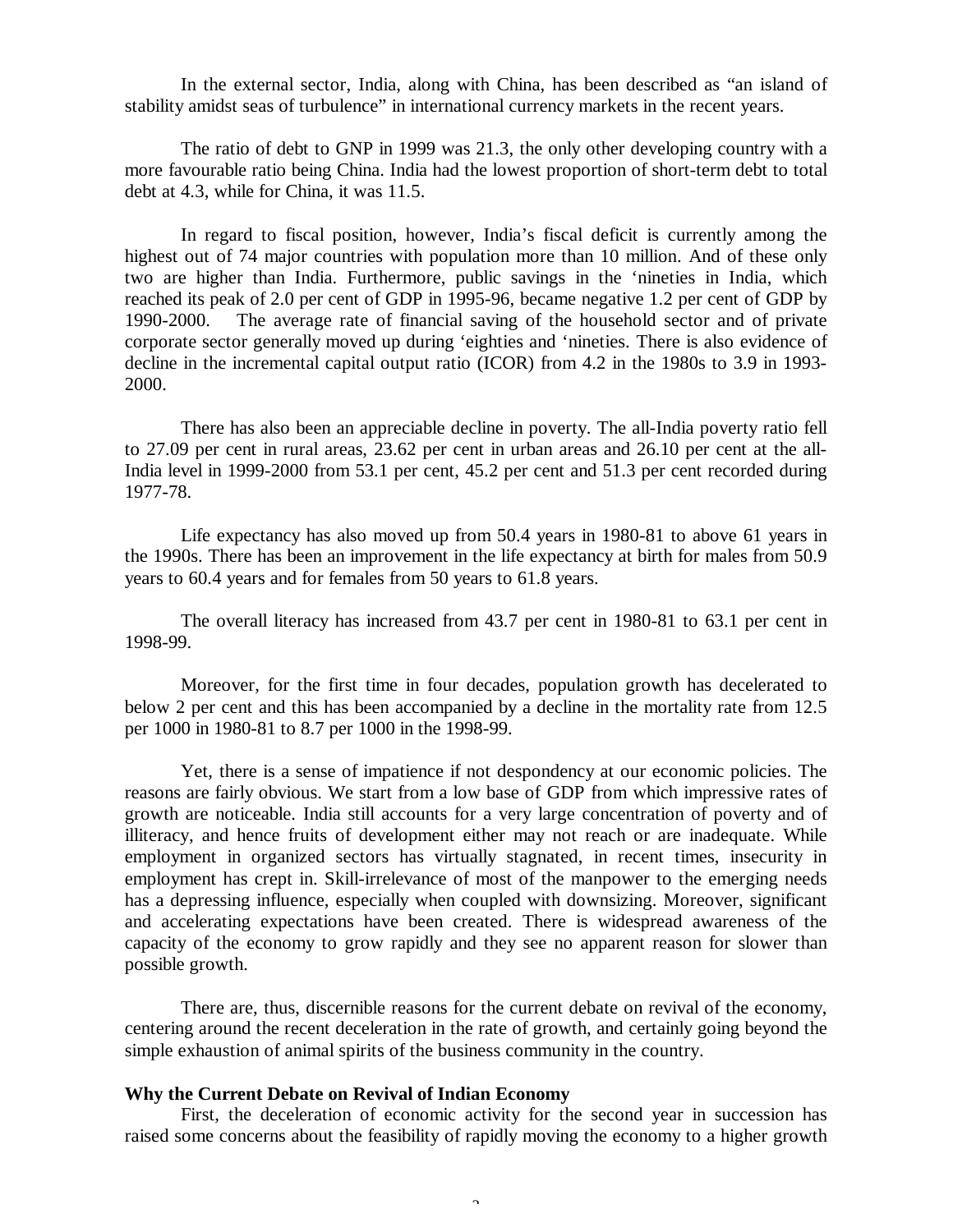path in the medium term. Added to this is the public perception that India is not immune to the slowdown phase of the global business cycle.

Second, the agricultural sector has exhibited considerable volatility and recorded absolute declines in the last two quarters of 1999-00 and again in the first quarter of 2000-01. Agricultural production registered a negative growth on top of a decline in the previous year.

Third, the growth of industrial production decelerated during 2000-01and further to 2.1 per cent in the first three months of 2001-02 from 6.1 per cent in April-June 2001.

Fourth, services sector, which accounted for a major share of GDP, exhibited a lower growth of 7.5 per cent in 2000-01 as against 9.4 per cent in 1999-00.

Fifth, there has been lower off-take of nonfood credit from the banking system, especially since January 2001.

Sixth, imports declined by 0.2 per cent in 2000-01 as against an increase of 17.3 per cent during 1999-00. Non-oil imports declined by 8.5 per cent as compared with the increase of 3.2 per cent in 1999-00.

Seventh, export growth decelerated sharply to 1.7 per cent in April-June 2001-02 from 26.6 per cent in the three months of 2000-01.

Eighth, considerable uncertainty, arising from turbulence in stock exchanges and apprehensions of liquidity/payments problems, the problems in some cooperative institutions and the largest mutual fund, the downgrading of the rating of a major development financial institution and the repayment problems faced by another financial institution, has affected investor sentiment.

There are, however, some favourable developments in the economy that need to be highlighted to get across the major thrust of the argument viz., the current issue is significantly one of confidence, especially on the prospects.

First, real GDP growth when viewed in the context of the growth of other countries, is still one of the highest in the world.

Second, inflation has remained stable and low.

Third, the financial sector has experienced declining interest rate environment.

Fourth, despite turbulence in the stock markets, the other segments of the financial markets have remained stable and there have been no serious threats to systemic risks.

Fifth, the external sector is clearly sustainable with the current account deficit continuing to be less than 1 per cent of GDP.

Sixth, foreign investment sentiment does not seem to have been affected with FII inflows recording about \$750 million during April-July 2001 as compared with \$ 150 million during April-July 2000.

4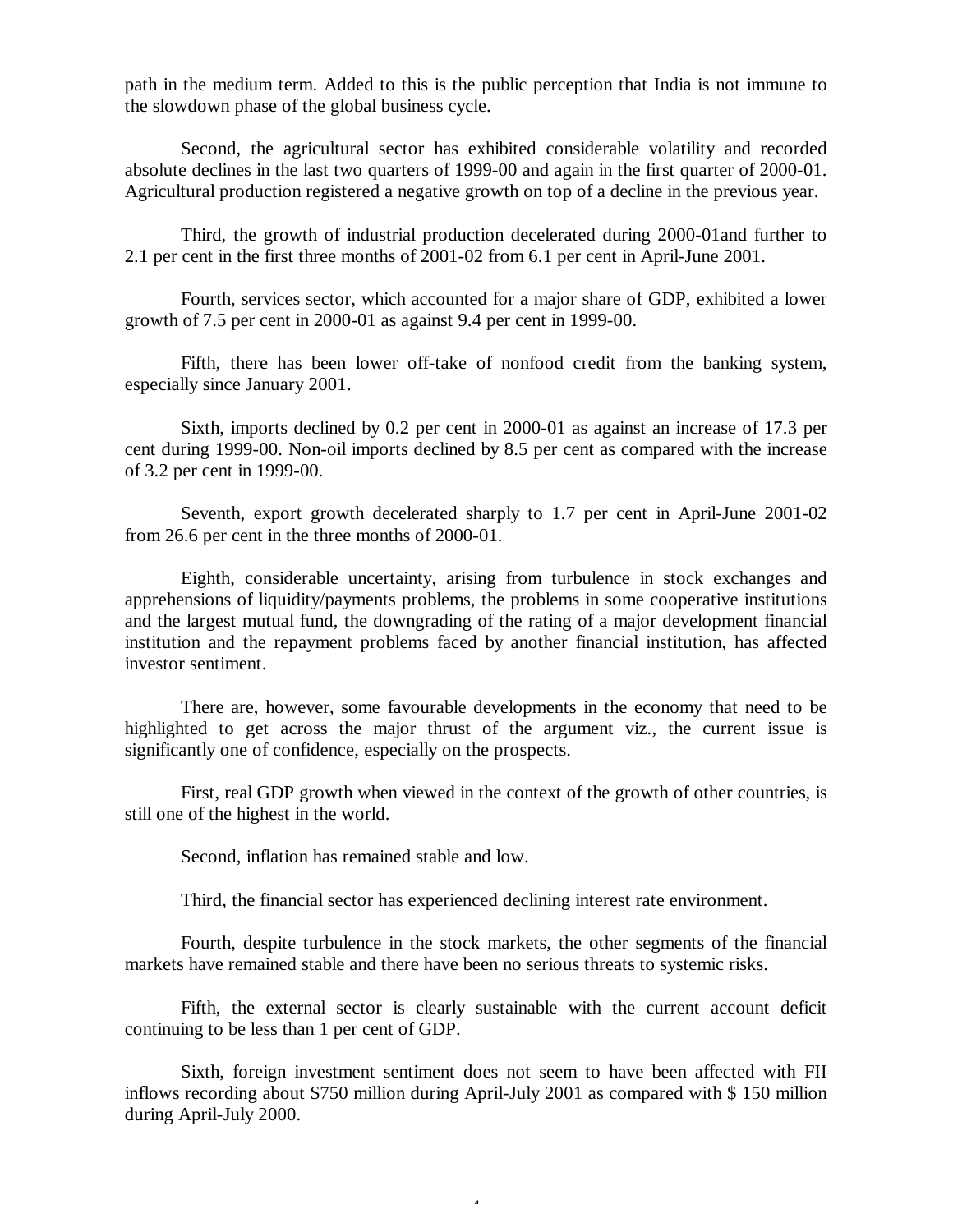Seventh, the record level of foreign exchange reserves at nearly \$ 45 billion on August 24, 2001, stable exchange rate and money market rates provide less risky business environment.

Eighth, foodstocks have reached an all-time high, improving food security and immunising the economy from transient supply shocks.

## **An Approach to Revival of Confidence**

It is customary for the Reserve Bank of India to present an Annual Report each year and that Report for 2000-01, was approved by its Board of Directors on August 16. The Chapter on Assessment and Prospects sets out a carefully constructed statement of the RBI Board's perspective and this provides a useful starting point to debate what needs to be done to revive confidence in the economy.

While noting the comfortable position of external sector and the possible moderate impact of global developments, the need for addressing the predominantly domestic factors is flagged.

The present state of the economy reflects a combination of cyclical and structural factors with different weights assignable.

The implication is that any solution should address both the cyclical and structural issues, though the relevant importance and sequencing of the various components will have to be well crafted.

In regard to structural factors, a particular mention is made of the operation of the institutional constraints on growth. The suggestion is that the legal framework and institutional arrangements would have to be accorded priority in the structural component.

As regards the relative role of macro economic and micro economic considerations, it is made clear that both require to be addressed, but the Report focuses on importance of micro economic aspects in as much as they are closely linked to institutional factors.

The balancing of the reform in financial and non-financial sectors is also highlighted and the importance of accelerating the reform in real sector, particularly agriculture, is stressed.

More specifically, recognising that a large segment of the population is dependent on agriculture and its performance in the recent past has been of considerable concern, the importance of augmenting public investment in agriculture is emphasised.

In particular, the advantage of shifting public expenditures from subsidies to investment as a means of efficiency, equity and regional balance is pointed out. Furthermore, desirable measures for the creation of an efficient system of market intermediaries, qualityenhancement, perhaps through certification, introducing insurance mechanisms, developing nation-wide multi commodity exchanges, etc., are listed out. In a sense, therefore, the emphasis is on attaining a quantum jump in the agricultural sector to meet global standards as a means of withstanding global competition and taking advantage of emerging opportunities in international trade.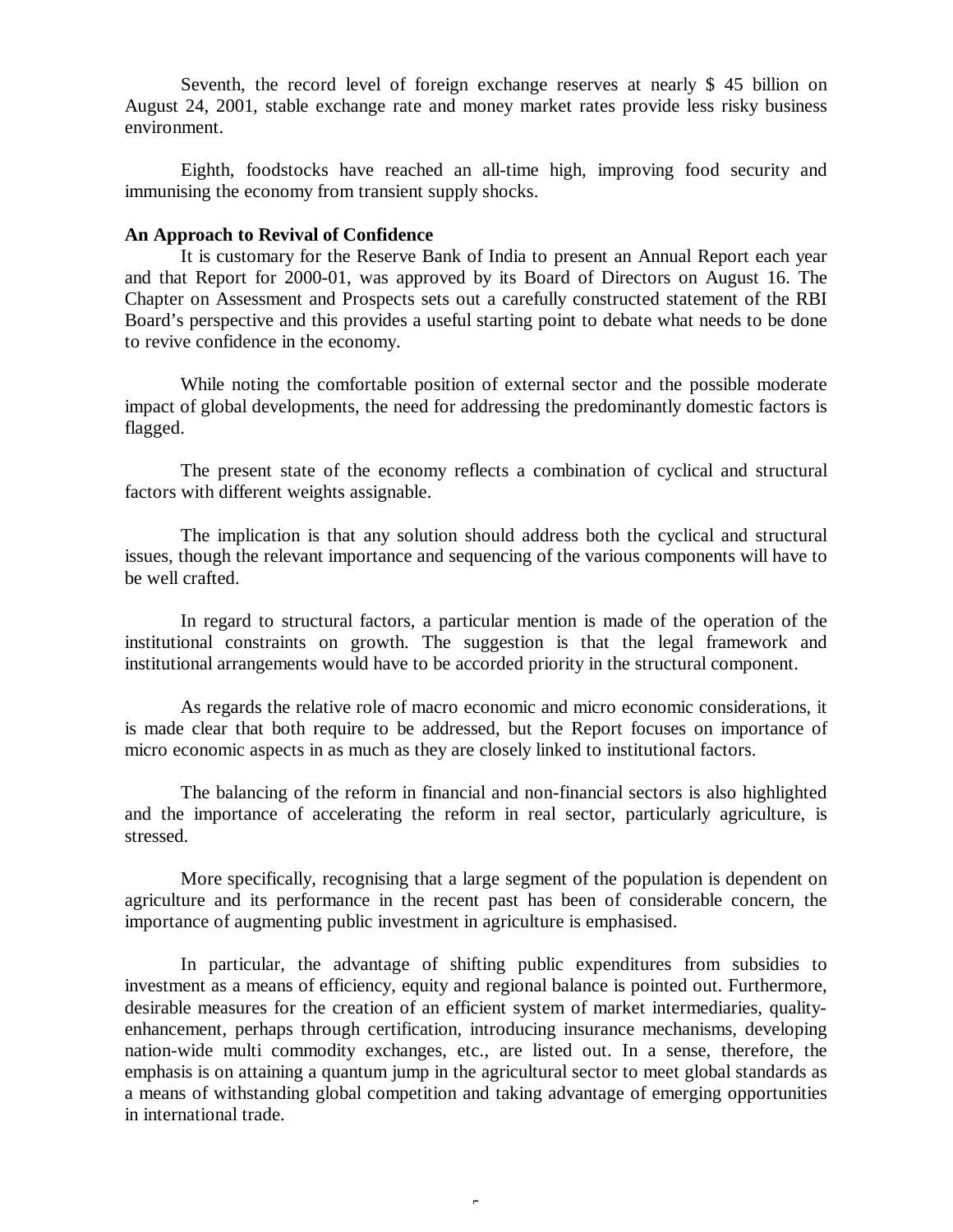With regard to industry, the fact that public sector enterprises still dominate the economy is noted and a strong plea is made to end uncertainties in regard to the future of public sector enterprises. In particular, the complementarities in public and private sector are emphasised.

The thrust is that enhanced resources should be made available to select public enterprises, which have strategic significance or strong public purpose, while clearly and promptly disinvesting Government's equity in the other enterprises. At the same time, the creation of a conducive environment for industrial revival warrants an appropriate regulatory framework to improve infrastructure. By implication, one of the approaches advocated is that if labour has to be compensated, it should be done directly rather than incurring open-ended non transparent expenses in the name of revival, through tax concessions, sacrifices by financial institutions and incentives to induce sickness.

Finally, in the context of the new economy, the emphasis is on removal of procedural and institutional constraints, thus warning against bureaucratization in the name of creating enabling environment.

In the external sector, there is considerable cause for comfort emanating from reasonable level of reserves, low current account deficit and adequate level of capital flows, but the need for continued caution and vigil is rightly noted. Above all, in the current account, improving the export performance and in the capital account, attracting FDI are highlighted as necessary for medium-term sustainability. By all accounts, the major constraints in regard to both these appear to be the institutional framework and uncertainties in regard to the policy framework, both of which need to be tackled urgently as part of confidence boosting measures.

On fiscal policy, the major thrust is towards *fiscal empowerment* in contrast to *fiscal enfeeblement* to realise the objective of durable fiscal consolidation. This would call for several steps to increase the tax revenues, abolish tax exemptions, enhance the non-tax revenues by ensuring cost recovery, etc. A case is thus made out for either obtaining adequate return on investments in public sector enterprise or for disinvestment, unless a specific purpose in the interest of the public at large is served better by public ownership.

In regard to public debt, a point is made that the size of government borrowings, though most visible, is not the only one element in public debt management. Keeping in view the fact that only 80 per cent of the central government's liabilities are covered by assets even as per the government accounting system which is cash based, the health of public finances is linked to the both formal guarantees, and implicit guarantees. In other words, wherever the government is owner, directly or indirectly, there is an inevitable obligation on the part of the government to the discharge of liabilities in order to avoid reputational risk while declaring a government owned enterprise as insolvent. In brief, a holistic view of assets and liabilities as well as incomes and expenditures of the public sector as a whole is canvassed in the report, which would warrant significant importance to accounting practices, disclosure standards, and a degree of transparency in public sector as a whole.

In the matter of interest burden, the Annual Report makes a reference to several proposals under consideration to focus on instruments that currently result in very high effective cost to the Government. Another area of concern, though not elaborated in the Report is the element of a *Ponzi* scheme in small savings at high cost to the Government with a tendency to finance the ballooning fiscal needs of State Governments, while imposing serious mismatches in the asset-liability maturity profile of the Central Government.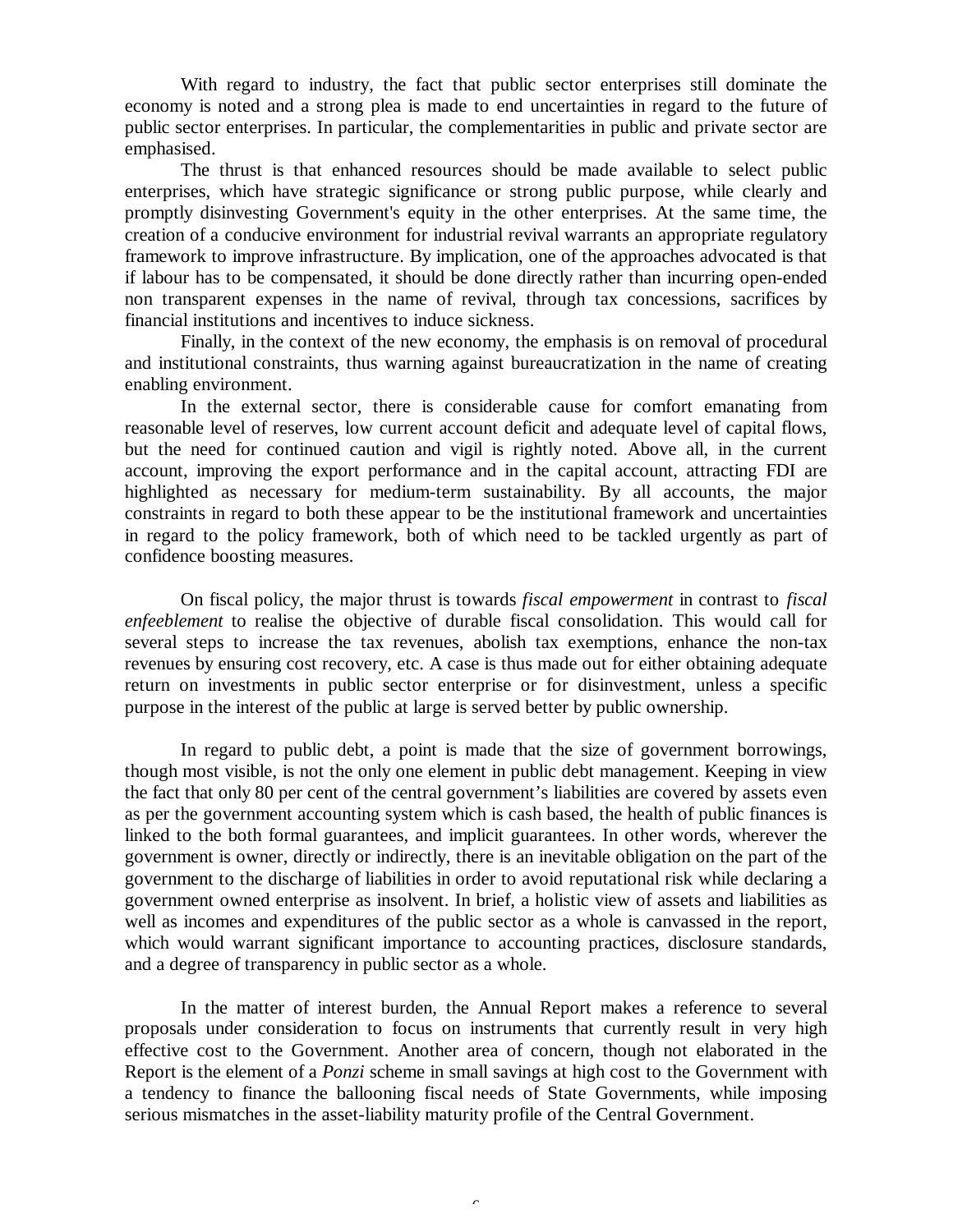The concept of fiscal impairment is clearly of special significance for States since the bedrocks of socio-economic welfare viz. law and order and social services are in the state sector. The actions needed would, therefore, be in terms of expanding public goods and social services including anti-poverty programmes with concomitant roll-back of fiscal activism in commercial activities.

In regard to monetary policy, the major emphasis is on flexibility of interest rates in the financial system as a whole. The global developments in terms of oil prices and the domestic developments in terms of inflation emerge as important areas to monitor in the conduct of monetary policy. While a number of instruments have been devised and operating procedures have undergone significant changes, it is very clear that considerable sophistication and skill are essential in successful conduct of monetary policy.

As regards financial sector, several problems warranting attention are brought out. These relate to perception of implicit sovereign guarantee in regard to all financial intermediaries, and lack of arms length relationships and lack of clear demarcation between ownership and regulation. In particular, there is a reference to complexities arising out of existence of various types of financial intermediaries with differing charters owing their origins to prereform strategies, which virtually calls for a thorough revamping of the interface of government and Reserve Bank with financial intermediaries that they own. Above all, the inadequacies in the present banking system, particularly in the cooperative sector, in meeting the credit needs of agriculture as well as small and medium industries necessitate a fundamental change in the systems of their governance and functioning.

# **Exploration of Some Measures**

There is a strong consensus among international observers that there is a weak reform process in India, which expresses itself in the form of relatively slow implementation of policies. Another view is that the "tyranny of ten per cent", namely the workforce of the organised sector, continues to resist any change. Yet another view is that in any democracy, reform is generally a slow process since the sacrifices of the vociferous minority come upfront while the benefits to the vast but relatively silent majority accrue with a time lag. Perhaps, there are elements of truth in each of these views, but without doubt, the relevant issues are essentially in the nature of political economy and not merely matters for technical analysis. Yet, there is merit in exploring some drastic measures, which could demonstrably improve the current sentiment.

Reviving the economy requires boosting of confidence by combining both structural and other cyclically relevant measures. While the latter are desirable, such measures must be combined on a credible basis with structural measures. In this address, it is not proposed to elaborate on either cyclically relevant measures or the process of integrating them with structural measures, but confine to structural issues.

It is possible to be illustrative and certainly not exhaustive even in regard to the structural measures. The intention is to express purely exploratory technical views in five of the areas that are critical, namely, financial sector, regulatory framework, public enterprises, delivery of public services, and overhang issues. These do not in any way constitute the official position of RBI.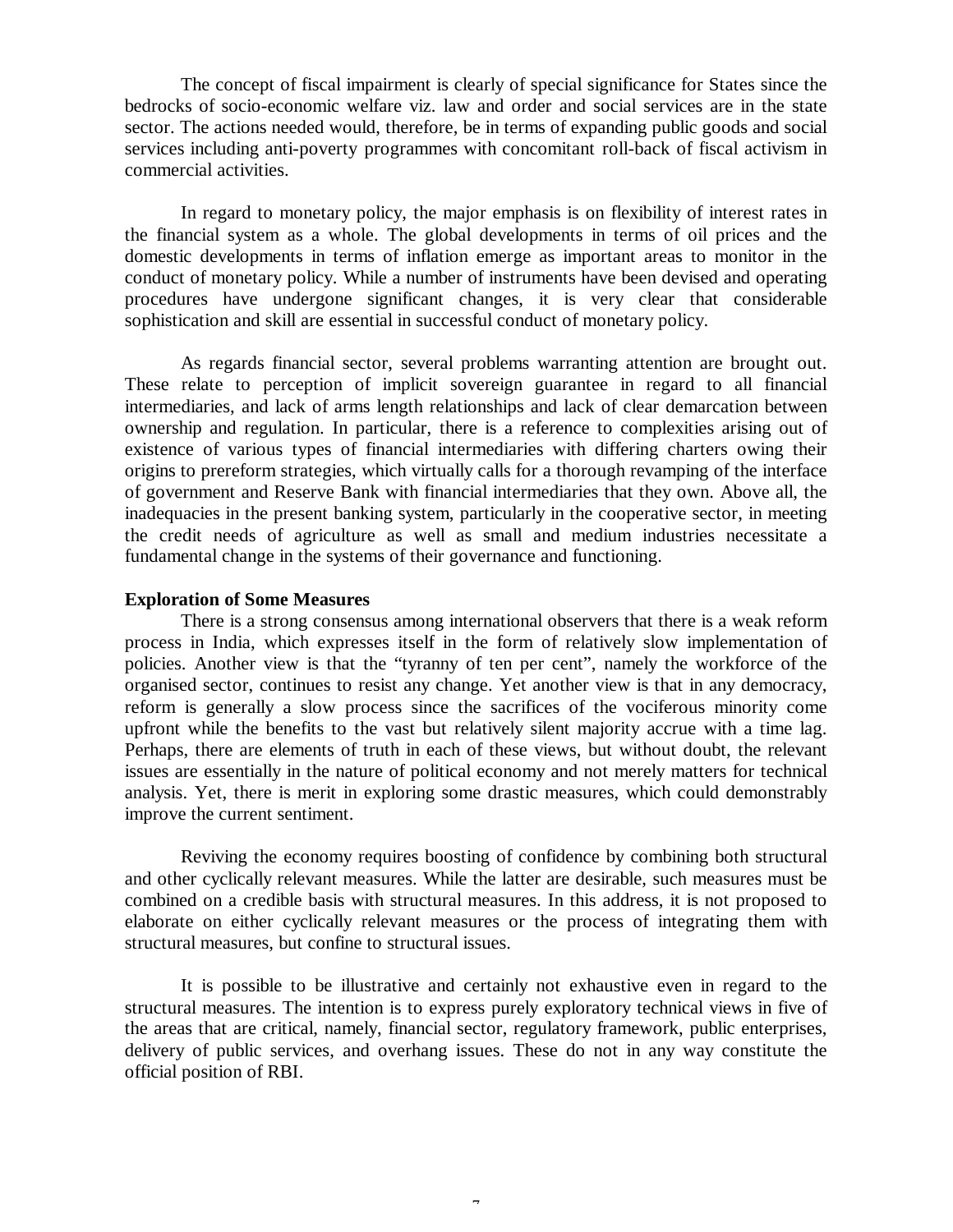# **Advisory on Financial Sector Restructuring**

It is useful to understand some features of the financial system in India. Most of the financial savings still comprise deposits to the banking sector, with some perceptible flow to life insurance, mutual funds, government small savings and Provident Funds. About three quarters of the banking deposits go to government owned banks that currently have invested over one-third of the assets in government securities and a perceptible amount in PSU bonds, development financial institutions cooperatives and government guaranteed enterprises. This gives place to a criticism that government owned banks are operating as instruments to finance high public sector deficits. Similar arguments can be advanced in respect of the largest mutual fund, viz., the Unit Trust of India and the insurance giant Life Insurance Corporation of India not to mention the General Insurance Corporation. While Industrial Development Bank of India is a public sector statutory corporation, Industrial Finance Corporation of India's major shareholding is by government owned Institutions. Industrial Credit and Investment Corporation of India is a public financial institution and hence has a special status accorded by Government.

While public tend to repose confidence in these institutions by virtue of their status as Government-owned or backed entities, there is corresponding implicit direct obligation on the part of the Government to protect the interests of depositors/investors. In other words, any vulnerability in regard to these institutions has an impact on government's finances. Such a reasonable expectation is not only justified on the consideration of the concept of "holding out" a backing, but also by the obligations discharged in the past by Government of India in several cases including the case of CanFina through Canara Bank.

The regulators of financial sector have some additional complexities in relation to public sector entities. First, in the case of statutory bodies including public sector banks, there are certain regulatory constraints. For instance, both for reasons of legality and reputational risk, the regulator cannot cancel a licence, say to a public sector bank, even if it fails to meet capital adequacy norms. The recourse open to the regulator in the case of owner's unwillingness to inject capital to meet capital adequacy standards is unclear and this often leads to regulatory forbearance. Second, as in the case of UTI and Development Financial Institutions, the legal basis of jurisdiction of regulators is somewhat ill-defined. Thirdly, Government tends to be closely involved in some operations of many of these institutions' and overlapping of accountability is plausible. Fourthly, as long as these institutions function without reference to sound principles of corporate governance though consistent with their individual statutes, inherent weaknesses persist. In fact, where there has been disinvestment and consequently some shares are held by the public, minority shareholder interests are not seriously factored in. Fifthly, the Government expects the regulator to often function as an agent of owner (Government), which further complicates accountability. Finally, the regulatory focus in respect of these institutions as set out by Government itself is not well defined and diffused. The issue is whether defining the respective roles and making their transactions more transparent would improve confidence in the financial sector by avoiding the criticism that they often take recourse to lending, investment, rescheduling and bailouts, and extending guarantees as behest operations. It is against the above background that institutions tend to be somewhat less than responsive to regulatory regime as well as market discipline.

Furthermore, the non-performing assets (NPAs) arising out of priority sector lending, which is in the nature of directed lending and those covered by the Bureau of Industrial and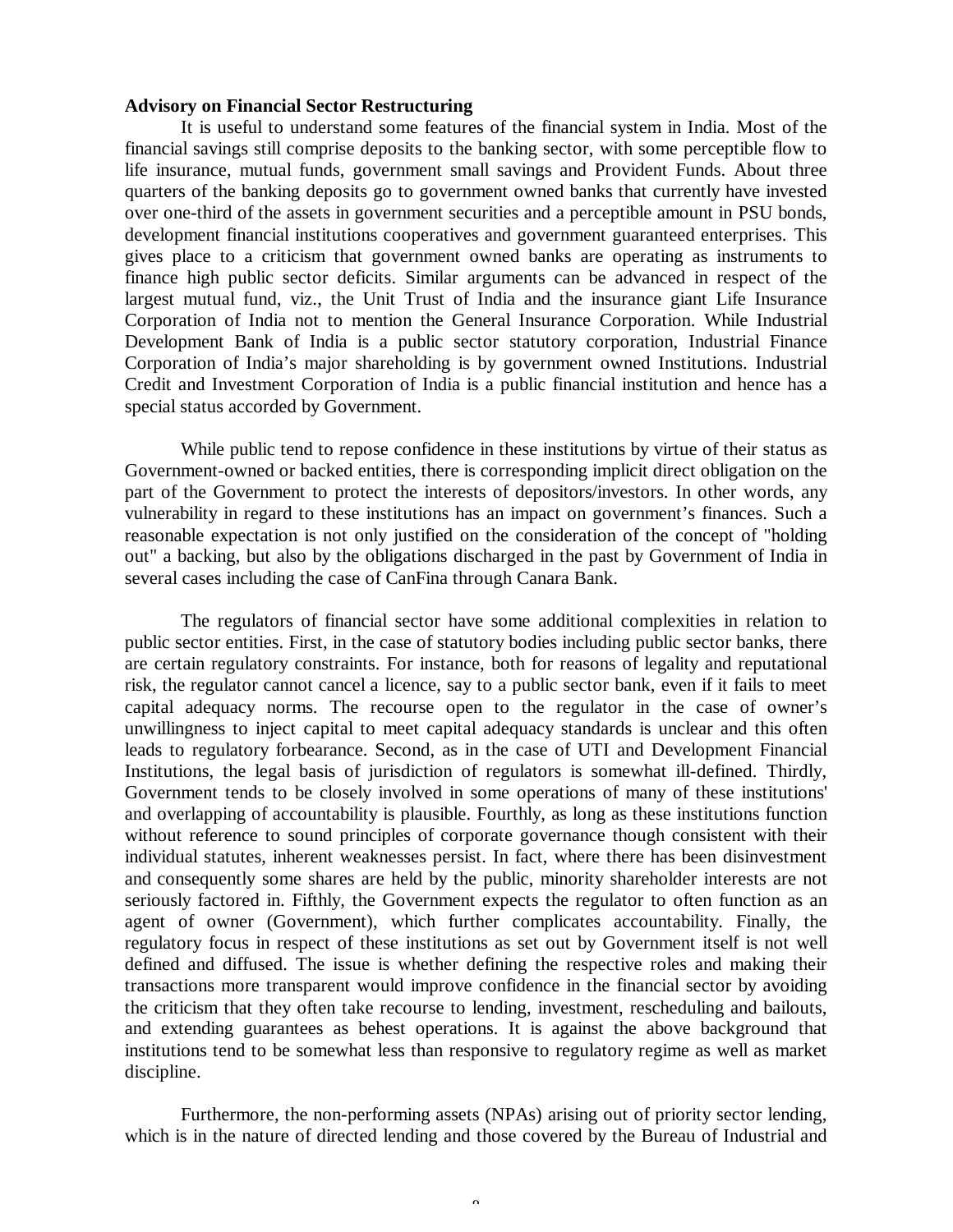Financial Restructuring (BIFR) together account for well over fifty per cent of total nonperforming assets of the banking system. The number of companies referred to the BIFR by three major Development Financial Institutions (DFIs) stood at 694 with a total loan outstanding of about Rs.6,275 crore as at end-March 2000. Above all, in view of their close interrelationships, the risks of contagion are high and hence the need to overhaul them to inspire confidence.

It is essential to recognize the constraints under which these entities are operating in a highly competitive environment induced by the reform process. Apart from the issues of diffused accountability to the Government and regulator and multiple objectives to be pursued in order to justify public sector nature, their management style is occasionally cramped by extraneous interventions. As a consequence of all these factors, at operating levels of these entities, there may be a strong incentive to inaction than action.

It would be totally inappropriate to conclude that these institutions are more vulnerable now than before. In fact, their vulnerabilities were neither defined nor measured in the past and the pressure built on them by the financial regulators in the recent past has enabled them to improve their functioning and disclose their real status. The dimension of the problem which were concealed is being revealed and there is perhaps a strong case for admitting and assessing the real status, and take corrective actions to meet the overhang issues and design strategies to make the future operations efficient, stable and accountable.

In regard to private sector banks including cooperatives, vulnerability of some of them is no longer an impossible contingency. Hence, an interesting question that can arise is the appropriate response that is justifiable in case there is a run on such a bank. The primary responsibility of the regulator is two-fold, viz., protection of small depositors and avoidance of contagion resulting in systemic risk. In case of such problem, the regulator should attempt to identify whether it is due to illiquidity or an insolvency problem. In case it is assessed as an illiquidity problem, the regulator may in exceptional cases act as a Lender of Last Resort and consider infusing temporary liquidity to such a bank to tide over the problem of mismatch. In case it is assessed by the regulator that a bank is insolvent or the bank itself closes its branches for banking operations, the logical requirement would be liquidation unless a serious contagion resulting in systemic risk is anticipated. A prompt liquidation operation, whenever warranted by these considerations would ensure two aspects. First, retail or small depositors upto Rs. 1 lakh would be able to recover their deposits quickly (perhaps in matter of days) and secondly, depositors with over Rs. 1 lakh deposits would need to book losses. In particular, corporates or institutions that have placed deposits in banks may have vested interest in prolonging the matter even at the cost of small depositors in order to avoid disclosure of losses in their balance sheets. Under these circumstances, the regulator has to make difficult decisions/judgments at short notice, often with incomplete information. Sometimes, liquidity and solvency issues get intermingled with discomfort to the respective regulatory arms.

In India, very often, in case of such banks, for a variety of reasons, a softer approach is taken and sometimes legal hurdles are faced. It is possible to argue that this soft approach has resulted in a typical situation of moral hazard when the management tends to become inefficient and depositors do not exercise adequate prudence. The depositors in banks should be encouraged to exercise at least as much caution, attention and time when they place deposits as they do when they purchase vegetables. Thus, a clearer enunciation of effective policy in regard to vulnerable banks would enable swift action by the regulator and exercise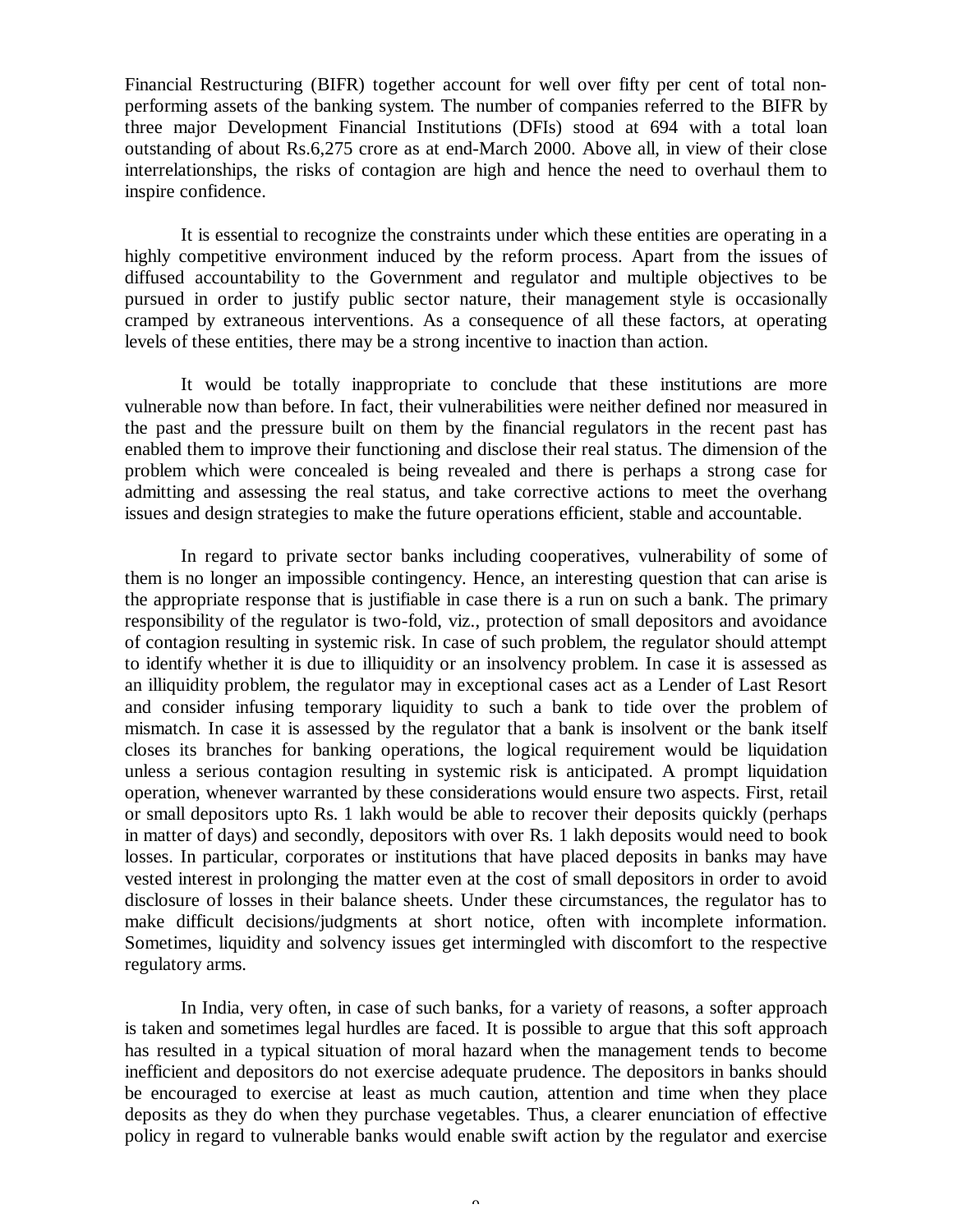of more caution by depositors. In this context, insistence on greater disclosure and the regime of Prompt Corrective Action would be relevant.

To put it differently, the current priority for policy should be to clarify the relationships between the regulator, regulated, owner and government as well as a welldefined regulatory focus to enable healthy development of financial markets. Perhaps, this needs even more urgent attention than a debate on single versus multiple regulators. My experience as Chairman of Standing Committee on International Standards and Codes has provided a clue for this purpose in the form of Advisory Groups. On the same analogy, the highest level in the country say the Prime Minister or the National Development Council could constitute an independent *Advisory Group on Financial Sector Restructuring* with eminent non-officials as members and the officials should be available only to facilitate the work of such bodies. Such an advisory body should be able to produce a blue print within few months since substantial international experience and domestic research are already available in this direction.

# **Zero Regulation**

As mentioned, one of our major achievements in this decade has been the strength and successful management of the external sector. There are some lessons to be learnt from the experience. First, there was initially a fear that liberalisation of **i**mports and delinking financing of imports with import licensing would result in a surge in imports, but a few argued that such fears were unfounded and, in fact, the import bill would be down. The results vindicated the views of the few liberalisers viz., inventories went down as uncertainties in administration of import-regime were removed; moreover, users of imports could try out and experiment with domestic supplies without diluting their rights to import (since import permit was both on entitlement and on commitment). Second, import of gold was virtually prohibited on the ground that gold is unproductive and hence precious foreign exchange should not be wasted on it. A few argued that there is a strong sentiment in favour of gold in India (for mangala-sutra, for streedhan, as both a consumption and investment good) and hence was imported in any case through unofficial channels resulting in significant trade and currency transactions beyond the pale of policy and law. The argument of the few that allowing of import of gold liberally will eliminate such unofficial transactions both on receipts and payments side of the current account, reduce the outflow of forex for transaction costs and improve the effectiveness of policy of exchange rate management has been fully vindicated. At the same time, the caution expressed by the very same few in regard to capital flows has also helped India in withstanding the volatility of international flows. It is not the case that there are no anomalies left in the management of the external sector. For example, while an Indian resident has the option of spending a generous amount of foreign exchange on a holiday abroad or liberally send gifts, a resident is not permitted to use the same entitlement to acquire a foreign financial asset. It must be relevant to recognise that the liberal regime for individual residents on current account has not revealed any major abuse of the facilities or any major drain in terms of foreign exchange outgo. Similarly, a tourist in India too is discriminated in airlines and hotels to the extent payment has to be higher and in foreign currency, thus giving a signal that the Rupee is not a valid currency for some transactions within India. The thrust of the argument is that appropriate deregulation and well crafted restrictions are key to successful policy, and in India such an approach is feasible when policy makers and bureaucracy recognise that they are dealing with people with their preferences, prejudices, responses, etc., and that every regulation needs to be justified that its demonstrable benefits exceed the costs of administering regulation and overall costs of compliance with regulation.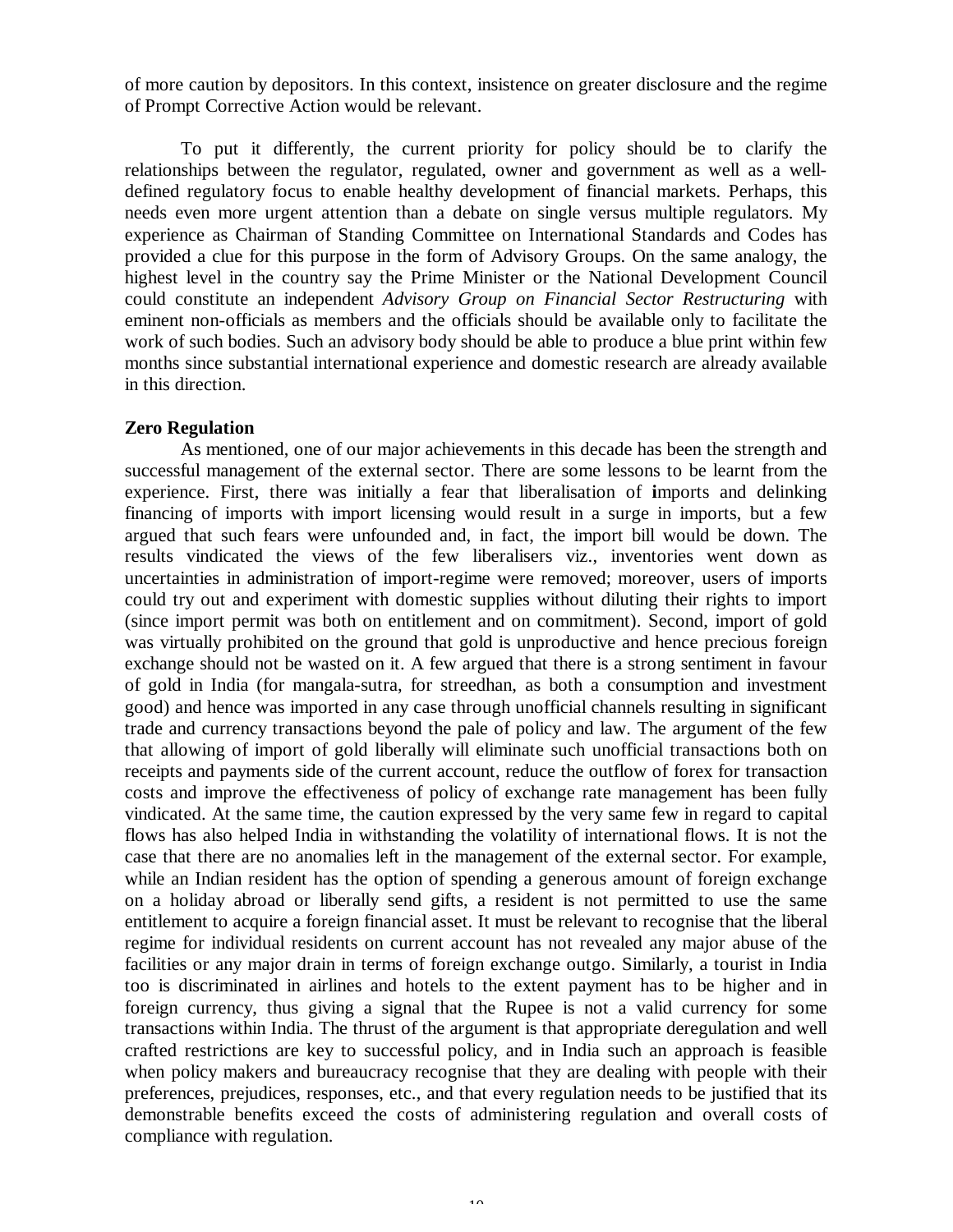It is heartening to note that the Prime Minister has recognised the enormity of the issue of institutional impediments in the revival of economy when he declared before the meeting of National Development Council on September 1, 2001 : "We must quickly identify and eliminate all perverse laws, regulations and procedures which lead to unproductive activities, cost increases and sap the energies of the entrepreneurs".

In order to operationalise the suggestion, Parliament or Government may consider establishing *"Zero Regulation Advisory"*, a person or a Committee of eminent non-officials who would take on board any questioning of any regulation or Law as excessively intrusive or costly or unnecessary. It can also accept suggestions for modifications or alternatives. The regulator concerned would have to justify continuance of such a regulation to the satisfaction of the Committee. The advise of the ZRA, which should be made public should be binding unless countermanded by a public speaking order by the authority appointing the ZRA. The experience of Reserve Bank with Regulations Review Authority, though somewhat circumscribed, is very instructive in this respect. For example, ZRA could designate *Regulation Review Outpost* in each regulatory organisation, somewhat on the lines of the Chief Vigilance Commissioner designating vigilance officers in various Ministries and organisations, though the reporting and work methods would have to differ. No doubt, the ZRA would have jurisdiction over the regulatory organisations also. Such a system needs to be applied for legislation also since most of the enactments do not contain what are known as "sunset clauses". While advocating zero regulation as a process at this juncture as part of general review, it is essential to devise and strengthen appropriate and credible regulatory framework wherever essential, such as in regard to physical infrastructure.

### **Portfolio Management Approach**

As explained in the current Annual Report of RBI, the public enterprises are uncertain about their future and are starved of capital due to fiscal stress, both factors seriously affecting their morale. The uncertainties in regard to the policy intentions as well as market response to disinvestment add to lack of capital formation and sub-optimal performance. Moreover, experience indicates that Ministries lack the incentive to divest, and even when they do, lack the expertise to see through the process. While budgetary compulsion appear to give a push to disinvestments, in the process, several distortions may take place such as selling shares with assurances of monopoly, selling minority share-holding, intra-public sector transactions giving an erroneous impression of disinvestments, etc. Unfortunately, all these tendencies, especially delayed processes could lead to loss of output in public enterprises, reduced income to Government, adverse impact on workers, contagion to financial sector, especially public sector banks and erosion of share holder value culminating in possible deterioration of family silver into family junk.

It must be noted that the functioning of the public enterprises impacts the fiscal situation both on a continuing and contingent basis. The relationship between Government and Public enterprises as also among the enterprises has followed and are still following what has been described as the joint family approach, which undermines transparency and accountability. The examples of input-output relationship between coal production, railways, steel making, power generation, public sector banks and insurance companies are enough to indicate the potential for operations at the behest of non-commercial considerations, many of which are not even properly accounted for in their respective balance sheets, profit  $\&$  loss account etc. in a mutually consistent manner. Such linkages may have persisted in the long process of disinvestment that has been undertaken. Considerable progress has been made in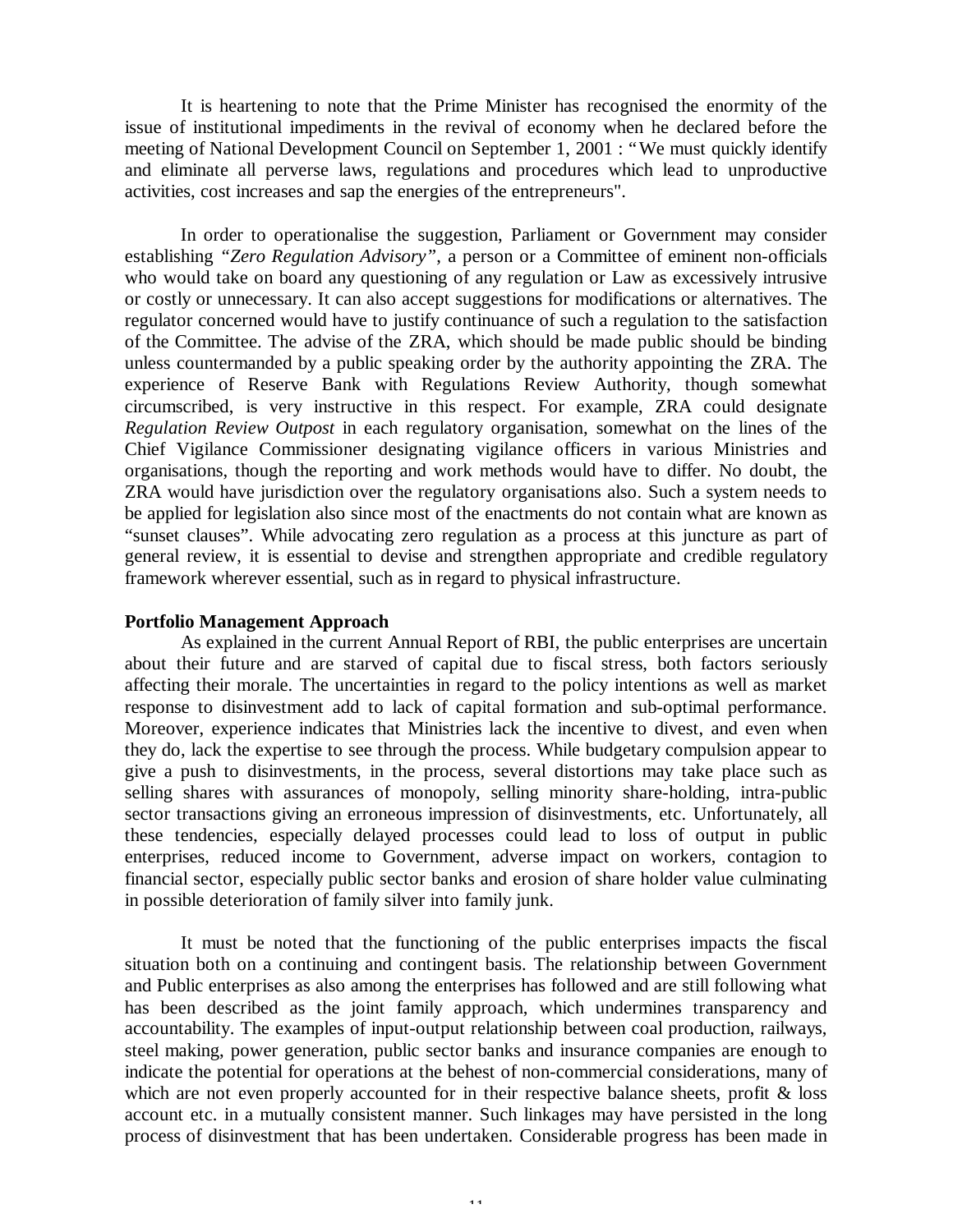imparting transparency and accounting for transactions on commercial considerations, but the process is far from complete.

It is possible to enunciate some ground rules for defining the future of public enterprises (both financial and non-financial) on the basis of what may be termed as Portfolio Management approach. First, whenever a private operator is permitted to enter an activity and compete with an existing public enterprise, the unique rationale for continued public ownership is eroded as such enterprises form part of commercial investment portfolio of government.

Secondly, the Government should have the prerogative and obligation to elaborate and define considerations that determine non-commercial characteristics warranting public ownership on a subsisting basis.

Thirdly, all enterprises in commercial investment portfolio have to be operated on commercial considerations and shareholding may be continued, reduced or expanded on commercial (which includes financial) considerations alone. To ensure this, ownership of all such enterprises need to be transferred to what may be termed as *Portfolio Management Company of India* (PMCI). No doubt, the organisational forms of all such enterprises would be companies under Company Law totally on par with other competing entities. This procedure recognises that while Government or Ministry has the responsibility to decide on public purpose of an entity, disinvestment or operations of a commercial entity require different set of expertise and processes.

Fourthly, PMCI would assess the expected cash flow over the years with continued total or majority or minority ownership *vis-à-vis* the capital receipts expected from disinvestment, from time to time. Naturally, the cost of funds for Government and by extension to PMCI will be a consideration. In other words, the PMCI will replace the present advisory Disinvestment Commission and will operate as an independent portfolio manager.

Fifthly, public interest considerations such as strategic presence and protection of interests of labour in respect of each enterprise will have to be specified and mandated by Government while transferring enterprises to the PMCI.

Sixthly, PMCI will have the flexibility to provide financial resources to those enterprises which can perform well or those which have the potential to increase shareholder value.

Clearly, while the decision as to whether any enterprise should be in public or private sector is a policy decision to be made by Government at higher level, in respect of those enterprises which are purely in a commercial but competitive environment, the process of expansion, strengthening or disinvestment are essentially operational matters and hence best carried out by professionals with due regard to dynamics of the market and securities regulation. This should ensure that the total investment portfolio of the commercial enterprises of the government is managed efficiently reconciling commercial objectives and sound fiscal management. This in brief is the logic behind the proposed PMCI.

# **Bypass and Delivery of Services**

The importance of fiscal adjustment at State Level in enhancing the output and quality of services has been recognised. The popular perception of effect of reform and thus